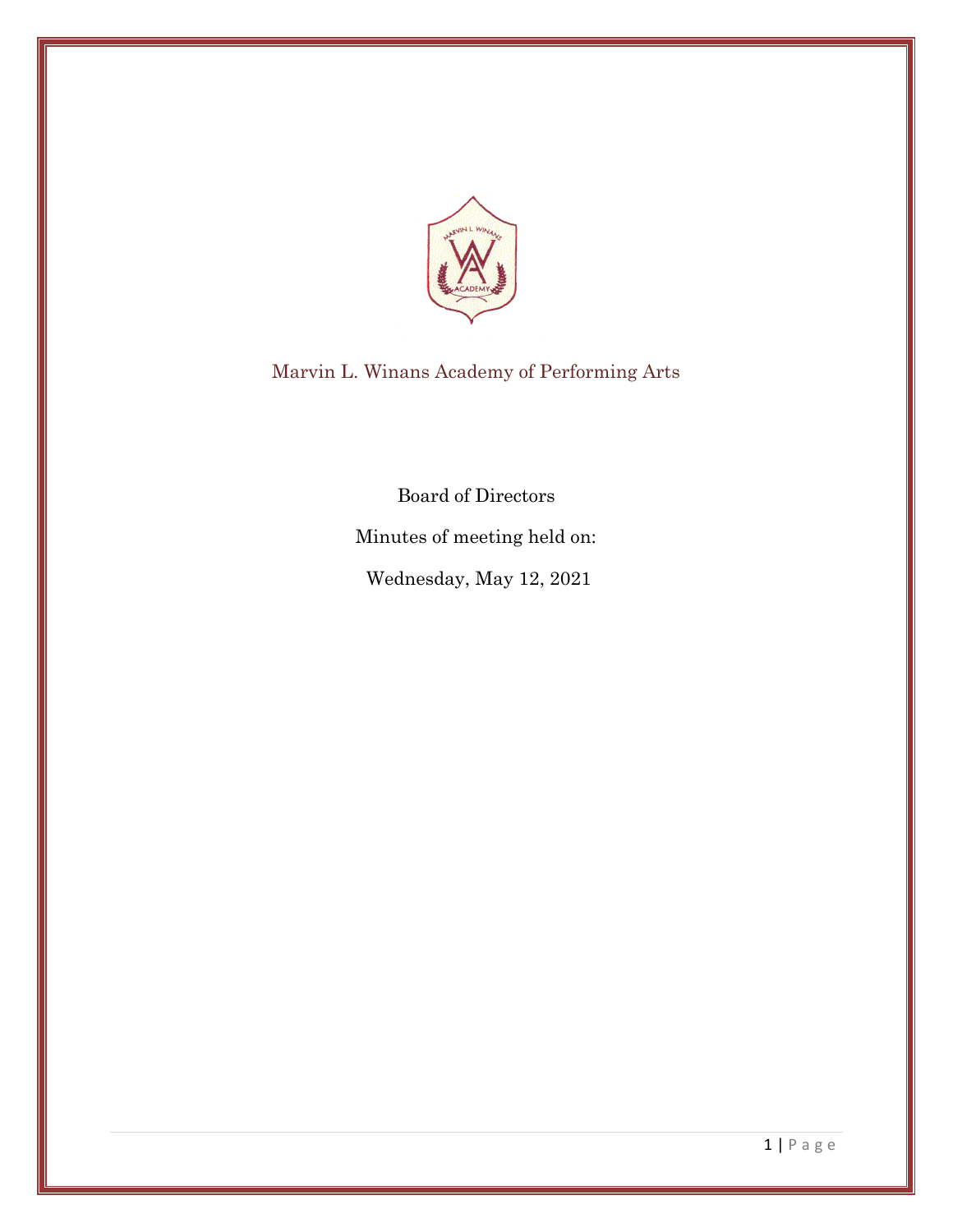Marvin L. Winans Academy of Performing Arts

Board of Directors Meeting

Wednesday, May 12, 2021

The monthly meeting of the Board of Directors of the Marvin L. Winans Academy of Performing Arts was held on Wednesday, May 12, 2021 via Zoom, at 6:00 p.m.

### **The following Board Members were present:**

- Terra Webster Board President Ann Arbor, MI: Washtenaw County)
- Lauren Campbell Board Secretary/Treasury (Sterling Heights, MI: Macomb County)
- Charles Murphy Board Member (Bloomfield Hills, MI: Oakland County)
- Fernando Parker Board Member (Livonia, MI: Wayne County)

### **The following Board Members were not in attendance:**

• Dr. Deborah Smith-Pollard – Board Member

### **Guest included:**

- ➢ Lateefah Scott Solid Rock Management
- $\triangleright$  Dr. James Spruill Principal
- ➢ Falicia Moreland-Trice District Curriculum Director
- ➢ Tomi Ingram District Academic Officer
- ➢ Tareia Caldwell Global Psychological Services, GPS Solutions
- ➢ Ken Tesauro- Quality Performance Resource Group
- ➢ Janaire White Administrative Assistant

### **Parent Guest**:

Debra Baldwin

Catherine Murray

Floyd Mitchell

Cheryl Howard

Gwendolyn Mitchell

Terra Webster officially called the meeting to order at 6:04 p.m.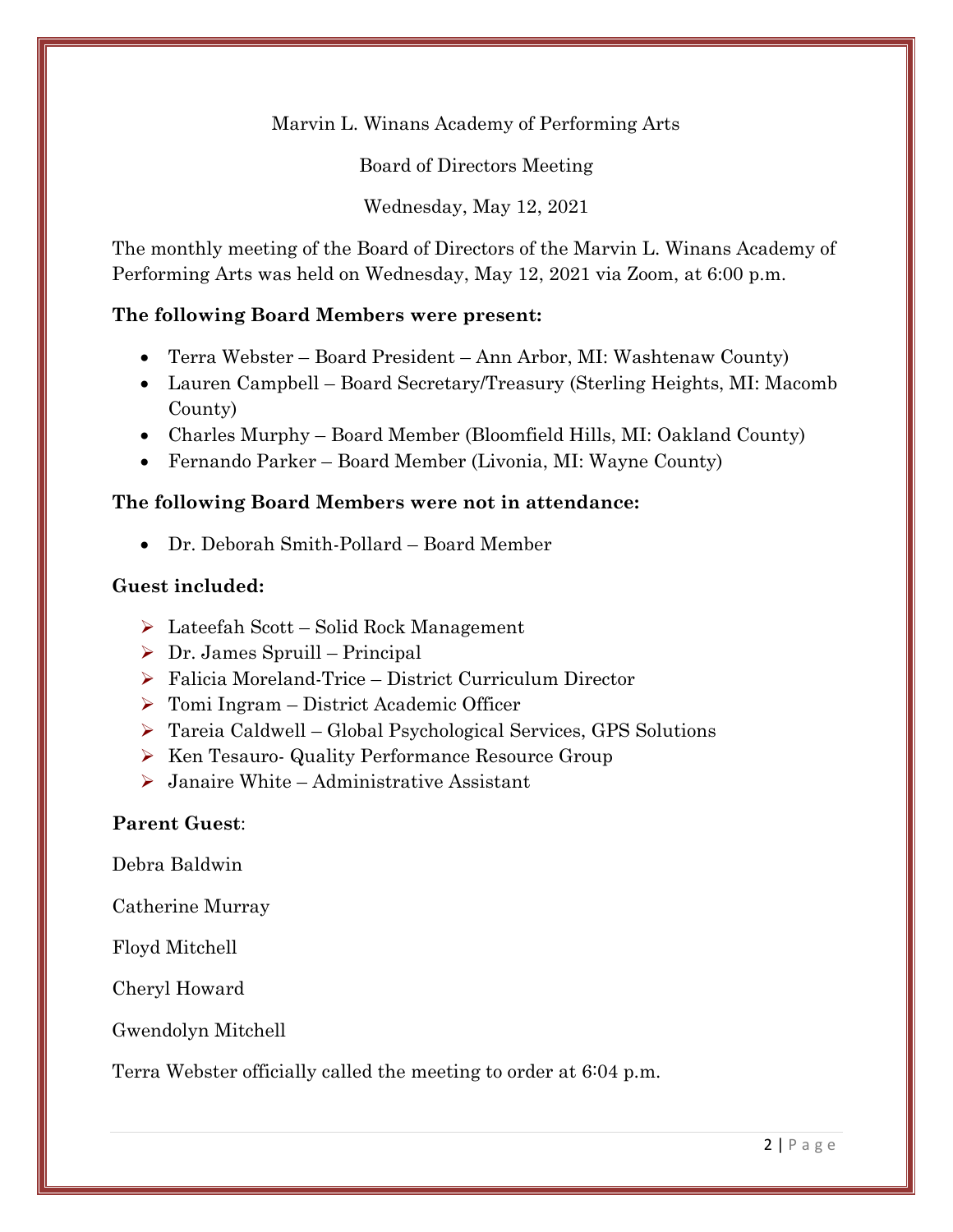Board moved to amend and approve the May agenda and hold public comments first. Motion made by Charles Murphy and seconded by Fernando Parker.

### ➢ **Roll Call Vote:**

Yeas: Terra Webster, Fernando Parker, Lauren Campbell, Charles Murphy 4 Yeas and 0 Nays

The motion was approved.

Debra Baldwin (parent), Cheryl Howard (advocate) and Gwendolyn Mitchell (advocate) spoke on behalf of the WAPA hair policy. Debra Baldwin's son is not allowed to attend Hybrid Instruction due to having braids. Ms. Baldwin is not satisfied with the virtual learning experience and is asking that her son return to face to face via Hybrid Instruction.

Note: The board informed the parent and advocates that everything discussed will be taken into consideration and reviewed. A decision will be made after additional research and discussion is done amongst the Board of Directors. The parent will be notified of the decision once it is made.

Board moved to approve the minutes from April's board meeting. Motion made by Fernando Parker and was seconded by Lauren Campbell.

# ➢ **Roll Call Vote:**

Yeas: Terra Webster, Fernando Parker, Lauren Campbell, Charles Murphy 4 Yeas and 0 Nays The motion was approved.

### **Principals' Reports:**

# **District Report: (presented by Dr. James Spruill):**

# ➢ **Calendar**

- a. May 3 NWEA Onsite Testing for 3rd Grade Math
- b. May 3 Solid Rock Admin Meeting
- c. May 4 NWEA Onsite Testing for 3rd Grade Math and 7th Grade ELA
- d. May 5 NWEA Onsite Testing for 7th Grade Math
- e. May 5 Staff Meeting
- f. May 8 WAPA Free Community COVID 19 Vaccinations
- g. May 10 Hybrid Student Return for In-Person Instruction
- h. May 12 WAPA School Board Meeting
- i. May 12 Staff Meeting
- j. May 15 WAPA Free Community COVID 19 Vaccinations
- k. May 17 Solid Rock Admin Meeting
- l. May 19 WAPA Staff Meeting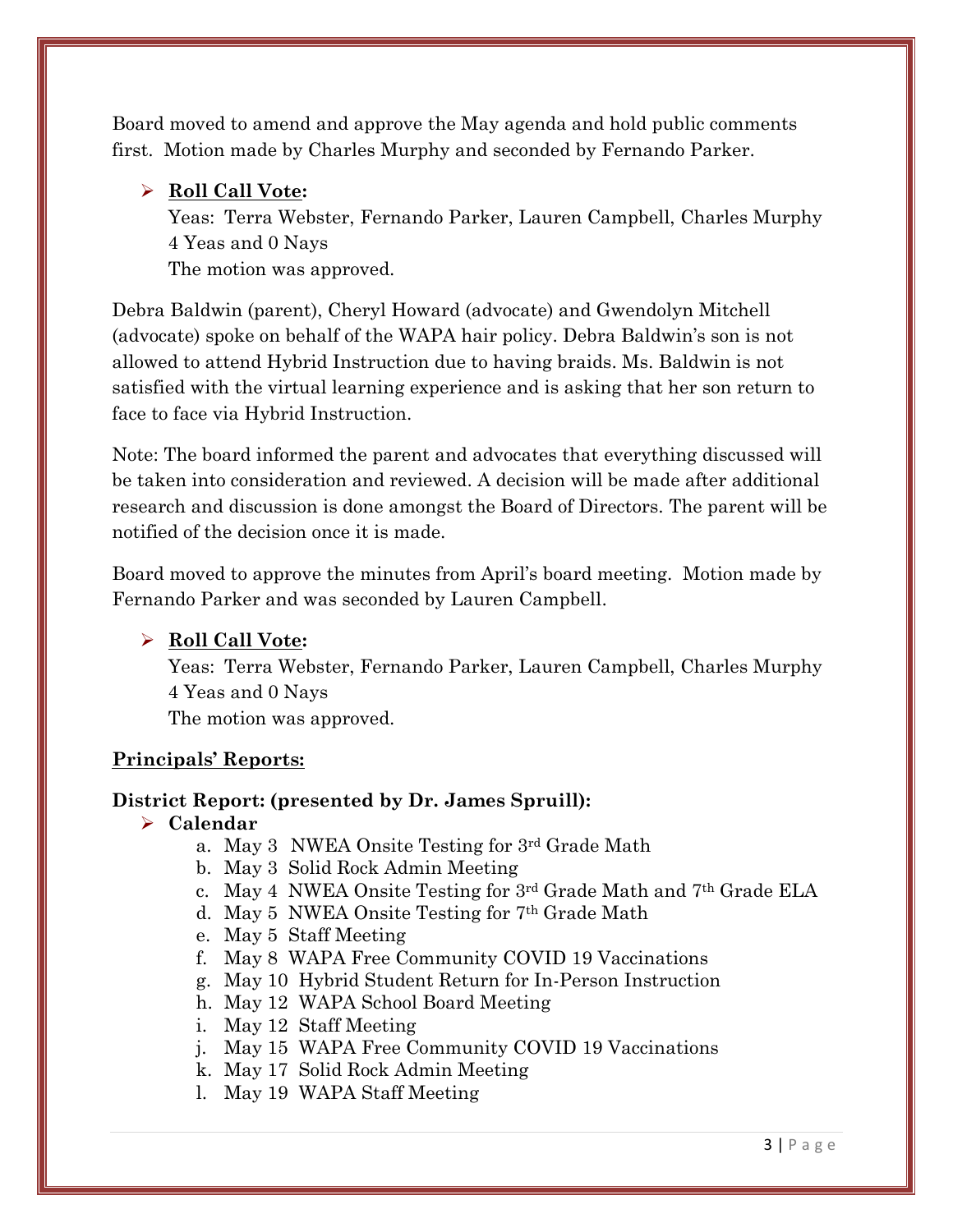m. May 26 WAPA Staff Meeting

#### ➢ **Enrollment is as follows:**

- a. Re-enrollment/Enrolment: The goal is to retain 90%-100% of students year to year. Enrollment target is 500 students.
- b. 341 enrolled as of Friday, April 30, 2021.
- c. Retained 91% of our students from the end of the year (318 of 340)
- d. 254 re-enrollments as of Friday, April 30, 2021: K=21;  $1^{st} = 28$ ;  $2^{nd} =$  $27$ ;  $3^{\text{rd}} = 35$ ;  $4^{\text{th}} = 37$ ;  $5^{\text{th}} = 33$ ;  $6^{\text{th}} = 39$ ;  $7^{\text{th}} = 34$
- e. New Enrollment:  $K = 1$

#### ➢ **Attendance**

- a. As of April 30, 2021, the average attendance is 86%.
- b. Wayne County Prosecutor will not be prosecuting truancy in virtual environment because truancy issues have tripled.

➢ **K-8 Culture and Climate:** The goal is to have less than 150 behavior incidents and a reduction in suspensions per school**.** 

a. 0 incidents; 0 suspensions

#### ➢ **SPED (Special Education**

#### **Tier 4 Activities**

#### **A. Caseload**

- a. Middle School Resources (7 students with resource, speech, and social work services) plus 4 RWA students.
- b. Elementary Resources (9 students with resource, speech, and social work services)
- c. Speech (15 students); Total = 21 Students

#### **B. Curriculum**

- a. Prepare to support Special Education students throughout summer school.
- b. NWEA Testing is almost complete one 1st grader parent not responding.
- C. **MTSS/SAT PLC Meetings** for Tier 4 was 4/30/21 on Analyzing Writing for Disability to train teachers on screening writing for possible disability.

#### **D. Professional Development Training:**

- a. SVSU PSA SE Director Meeting was on 4/9/21 with presenter on START program for Autism.
- b. Goalbook virtual webinar PD was on 4/28/21 regarding the legal perspective on compensatory services for special education students who didn't receive services necessary to progress.
- c. The Wayne RESA PSA SE Administrators Quarterly Meeting will be on 5/26/2021.

### **Tier 4 Compliance**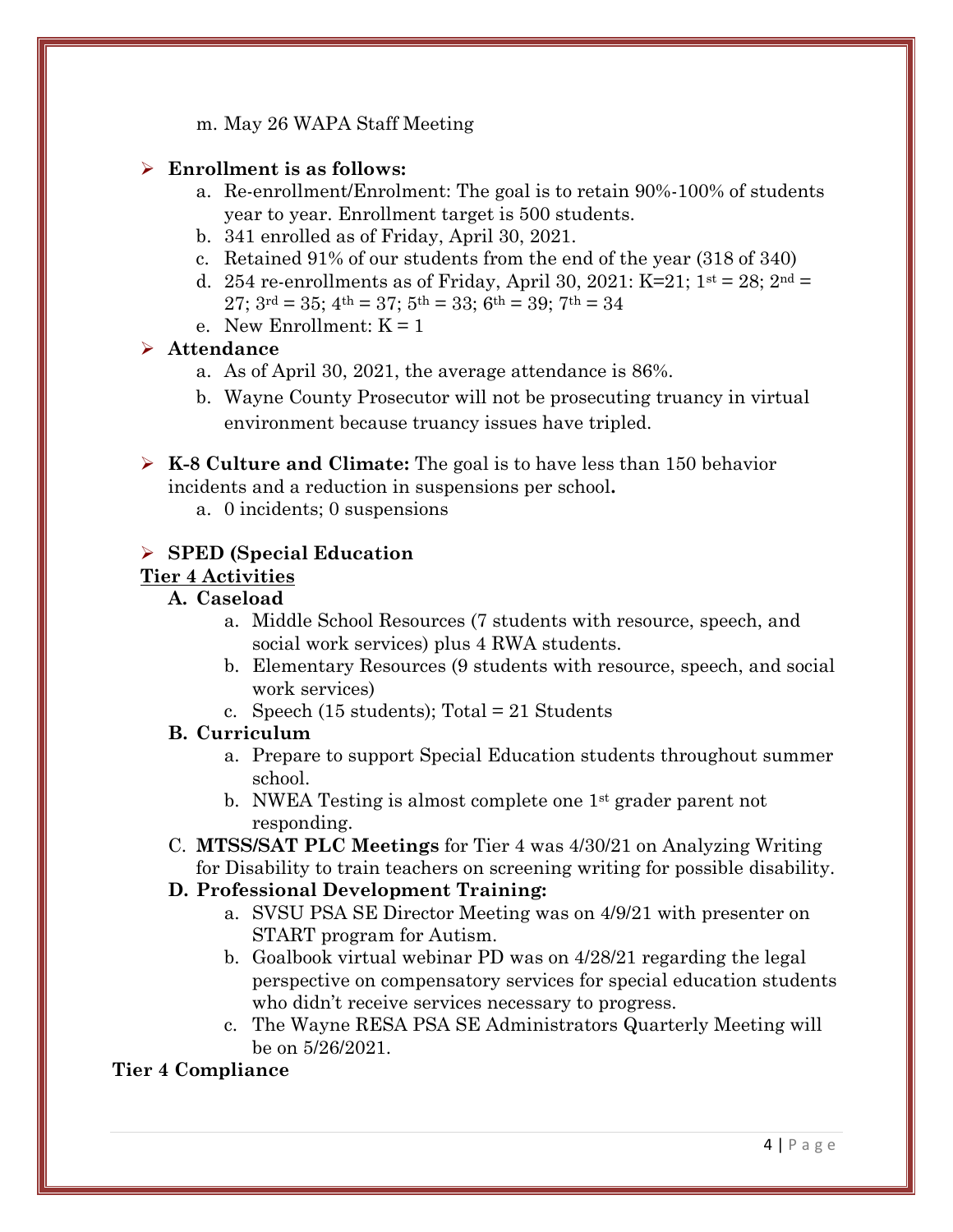- A. The Catamaran Workbook opens on May 15th to review compliance standing.
- B. There are two WAPA IEPs yet to be held in May 2021 with the last date for an emergency IEPs by May 13, 2021.
- C. Completion Compliance rate is at 100% for September April 2021

### ➢ **K-8 Updates**

- a. Solid Rock Offered Vaccination Incentive
	- \$500 to get vaccinated or if you were already vaccinated.
	- 2 additional sick leave days
	- 13 staff members have submitted proof of vaccinations as of Thursday, April 29, 2021.
- b. COVID 19 Vaccination Events
	- City of Detroit performed walkthrough on Tuesday, May 27, 2021 in preparation for vaccination events.
	- Saturday, May 8, 2021 and Saturday, May 15, 2021 from 9:00  $am - 1:00$  pm.
	- 3 confirmed to receive vaccinations as of Thursday, April 29th
- c. MDHHS Guidance for End-of-Year Events
	- Negative test for any student, staff, volunteer, or other attendee who will participate in the end-of-year event within 24 hours of the event.
	- Prohibit students, staff, volunteers, or other attendees who test positive for COVID-19 from participating in in-person learning or year-end events for the duration of their infectious period. Anyone who tests positive for COVID-19 should follow current CDC guidelines for isolation.
	- Prohibit students, staff, volunteers, or other attendees who have been "close contacts" of a confirmed or probable case of COVID-19 from attending an event that takes place during their quarantine period. Anyone with close contact to a confirmed or probably case of COVID 19 should quarantine according to their local health department requirements. Even if an individual test negative for COVID 19 by antigen or PCR test, that individual should not participate in in person learning or in person year end activities for the duration of their quarantine period if deemed a "close contact" with an individual who tested positive for COVID-19.
	- Prohibit students, staff, volunteers, or other attendees with COVID 19 symptoms form attending the event.
	- Location All end-of-year events should be conducted in outdoor spaces to decrease the risk of transmission of COVID 19. Please review the specific capacity limits outlines below for clarification on attendance limitations for non-residential gatherings. Barns, tents, and other coverings may be used to provide refuge from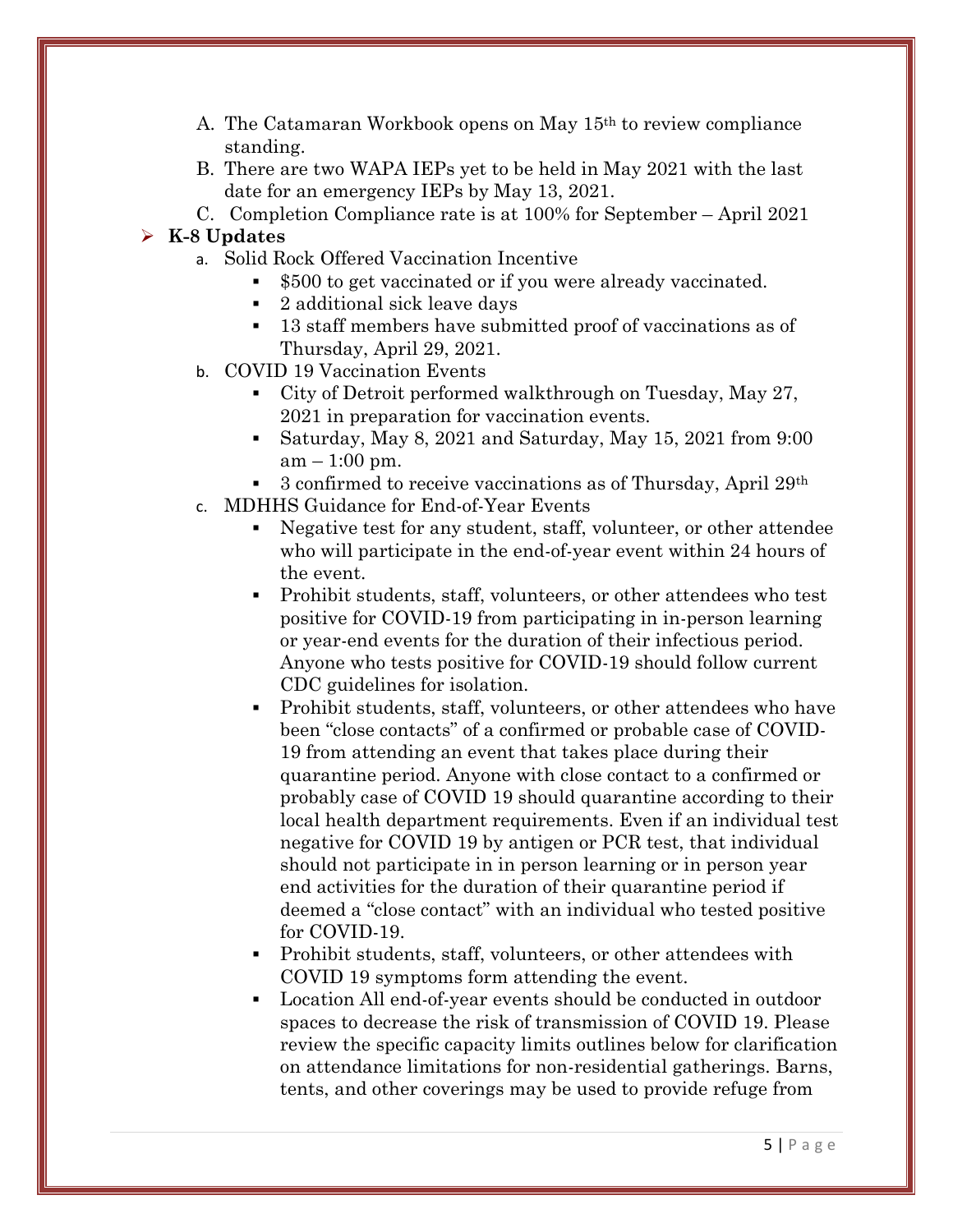inclement weather, as long as doors and/or tent flaps remain open to increase airflow.

- Cohorting: small groups  $\leq 6$ ) stay together; documented for contact tracing; dining tables six feet apart with assigned seating.
- d. COVID 19 Positivity Rate as of April 29, 2021
	- Detroit 11.6 (21.0%), Wayne County 14.2% (18.2 %), Michigan –  $11.5\%$  (15.4%)
- e. BOARD COVID-19 Update
	- Detroit is at Risk Level E as of April 12, 2021.
	- Zip code 48224 COVID-19: 1,992 (1,992) cases, 121 deaths (121) as of April 19, 2021
	- WAPA Cases of Positive COVID-19; Zero cases during this period.
	- WAPA Hospitalizations due to COVID-19; Zero cases during this period
	- WAPA Number of deaths resulting from COVID-19 over a 14 day period: Zero cases during this report period.
	- WAPA percentage of positive COVID-19 tests over a 4-week period: Zero cases during this period
	- We did have one staff member recently test positive for COVID 19. The CDC was notified, so they will be visiting the school at any given time to ensure the building is following safety protocols.

# ➢ **K-8 Academics**

- a. Teacher Appreciation Week:
	- Monday, May 3rd: GPS provided Continental Breakfast
	- Tuesday, May 4<sup>th</sup>: Solid Rock Provided Lunch
	- Wednesday, May  $5<sup>th</sup>$ : Admin Provided insulated tote bag
	- Thursday, May 6<sup>th</sup>: Child Focus provide lunch; PTO provided desserts; and Curriculum Team provided chocolates and treats
- b. Formal Evals
	- Starts on Monday, May 10, 2021
- c. Summer School Enrichment Program
	- 8 weeks long
	- Vendors will work half of the summer school day.
	- Including Performing Arts, Dance, Robotics etc.
- d. Staffing Needs
	- One Middle School Social Studies Teacher, One 4<sup>th</sup> Grade Teacher, One Para-pro

### $\triangleright$  K-8 Curriculum (Presented by Mrs. Trice)

- a. 3rd Grade Reading Law Letter Distributed to Parents
	- IRIPs Completed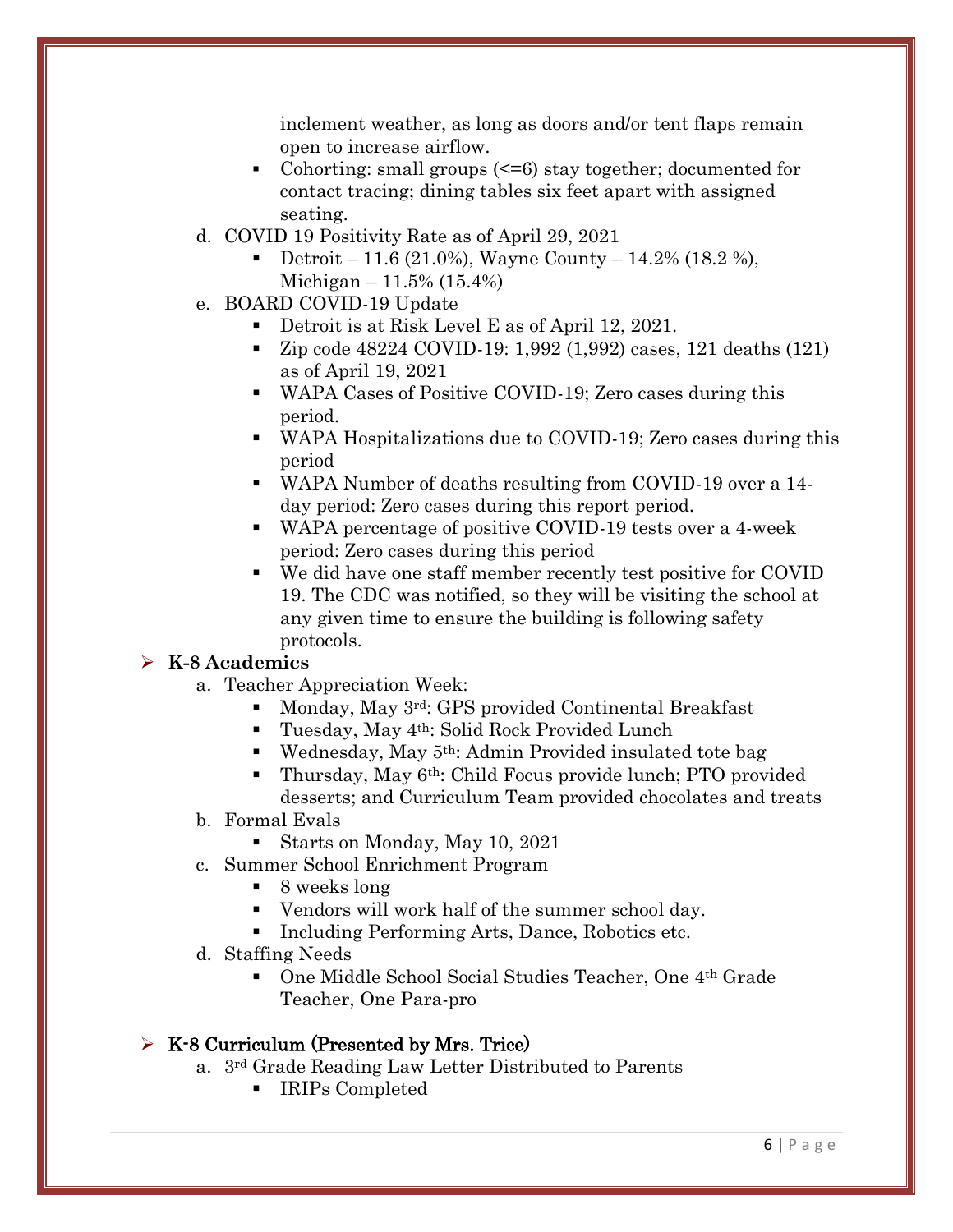- b. M-STEP Opt-In Survey distributed
	- 18 confirmed
- c. NWEA Onsite Testing
	- $\blacksquare$  3rd Grade May 3rd-4th
	- $\blacksquare$  7<sup>th</sup> Grade: May 4<sup>th-5th</sup>
- d. CIA Report
	- $\bullet$  We will be testing in small groups and following protocol for  $5<sup>th</sup>$ graders. We will take a week break then test other students. Completing IRIPs for K-3.

### ➢ **GPS Report**

- a. 80-90% complete with turnaround plan tasks.
- b. Academic Interventionist title has changed to Skill builder.
- c. We will continue to support the management company and principal and will come in the building as needed.

# ➢ **K-8 Professional Development:**

- a. Identifying a Disability in Student Writings Training for entire instructional staff by SPED Director.
- b. WC RESA "MICIP Monday" trainings for SIP Team on the MICIP process
	- Mondays from  $4:00 \text{ pm} 5:00 \text{ pm}$ 
		- April 12, 2021, April 19, 2021, April 26, 2021, and May 3, 2021

Board moved to approve the Principals' Report and supplemental reports from CIA and GPS as presented. Motion was made by Fernando Parker and seconded by Lauren Campbell.

# ➢ **Roll Call Vote:**

Yeas: Terra Webster, Fernando Parker, Lauren Campbell, Charles Murphy 4 Yeas and 0 Nays

The motion was approved.

# **The Management Company Financials (Presented by Lateefah Scott)**

o April Financials were presented and discussed.

Board moved to approve the Management Company's Report and Financials as submitted. Motion made by Lauren Campbell and seconded by Charles Murphy.

# ➢ **Roll Call Vote:**

Yeas: Terra Webster, Fernando Parker, Lauren Campbell, Charles Murphy 4 Yeas and 0 Nays

The motion was approved.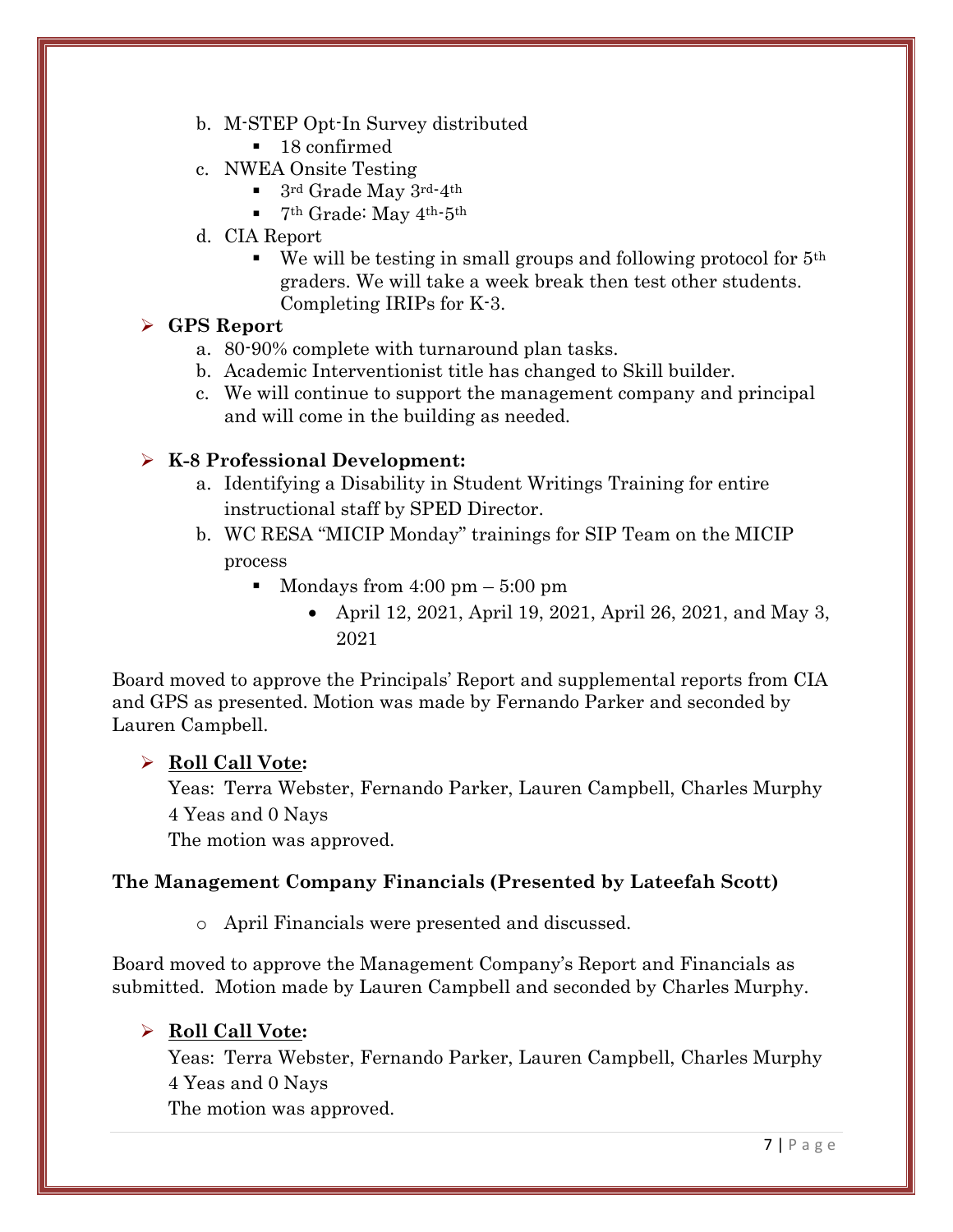Board discussed the Contract Reauthorization with SVSU and Marvin L. Winans Academy of Performing Arts.

Board made motion to approve the Contract Reauthorization between Saginaw Valley State University and Marvin L. Winans Academy of Performing Arts. Motion made by Charles Murphy and seconded by Fernando Parker.

# ➢ **Roll Call Vote:**

Yeas: Terra Webster, Fernando Parker, Lauren Campbell, Charles Murphy 4 Yeas and 0 Nays The motion was approved.

Board discussed the Fiscal Agreement between SVSU and Marvin L. Winans Academy of Performing Arts.

Board made motion to approve the Authorization of the Fiscal Agreement between Saginaw Valley State University and Marvin L. Winans Academy of Performing Arts. Motion made by Charles Murphy and seconded by Lauren Campbell.

# ➢ **Roll Call Vote:**

Yeas: Terra Webster, Fernando Parker, Lauren Campbell, Charles Murphy 4 Yeas and 0 Nays

The motion was approved.

# ➢ **Extended COVID Learning Plan public comments.**

▪ The changes that will be made to the Extended COVID Learning Plan will be add the pause in the return to hybrid instruction based on protocol.

Board moved to reaffirm the Extended COVID 19 Learning Plan (ECLP) and all its revisions. Motion was made by Charles Murphy and seconded Fernando Parker.

### ➢ **Roll Call Vote:**

Yeas: Terra Webster, Fernando Parker, Lauren Campbell, Charles Murphy 4 Yeas and 0 Nays The motion was approved.

The motion was approved.